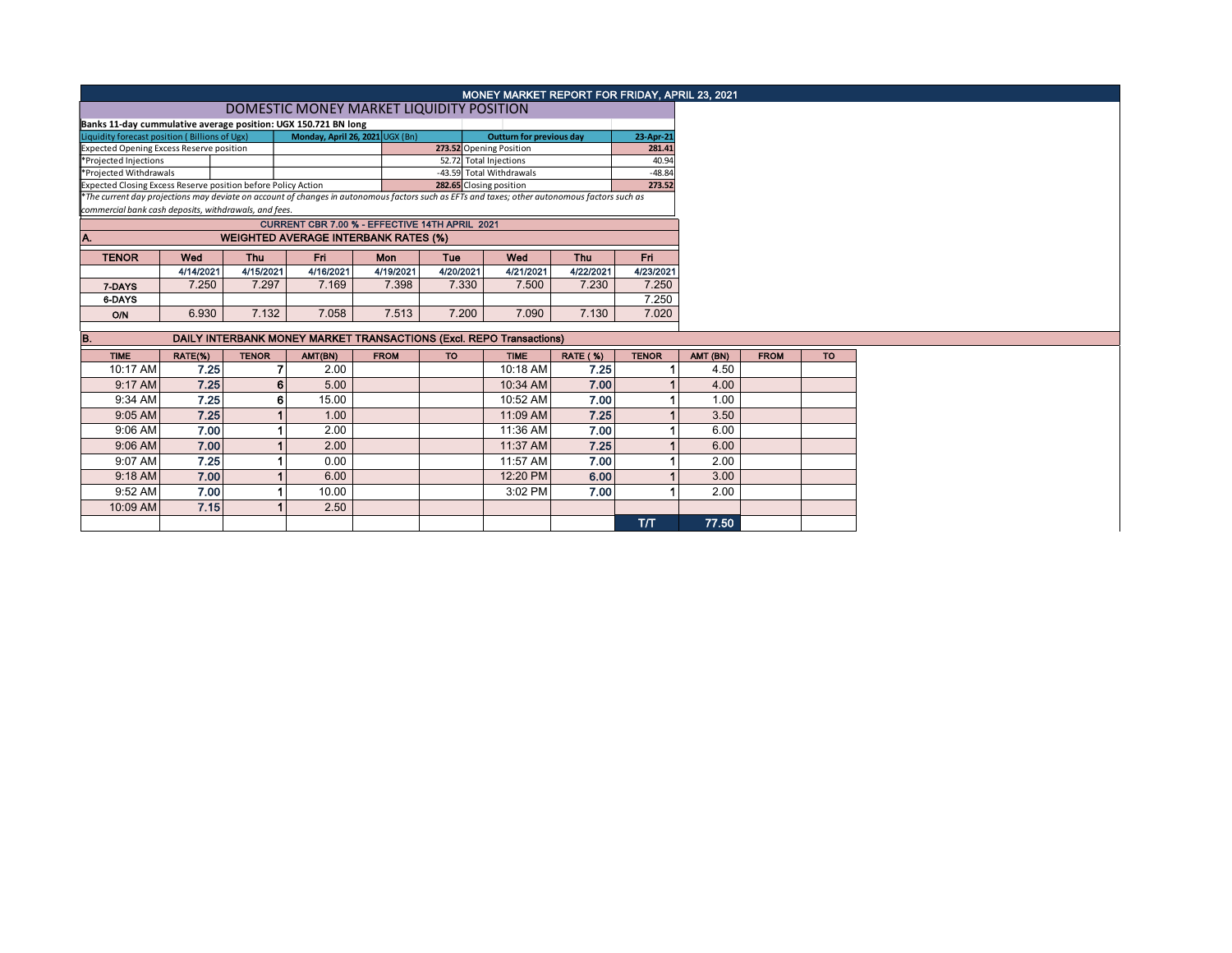| 9.000<br>8.000<br>7.000<br>6.000<br>5.000<br>4.000<br>08/04/2021 09/04/2021 12/04/2021 13/04/2022 14/04/2022 15/04/2022 16/04/2022 19/04/2022<br>20/04/2022 21/04/2022<br>22/04/2022 23/04/2022<br>-7-day WAR<br>-CBR rate<br>-Upper bound<br>-Lower bound<br>• Overnight WAR<br>D.<br>MONETARY POLICY OPERATIONS MATURITIES PROFILE: (29 APR 2021 - 27 MAY 2021)<br><b>DATE</b><br><b>THUR</b><br><b>THUR</b><br><b>THUR</b><br><b>THUR</b><br><b>THUR</b><br><b>TOTAL</b><br>29-Apr-21<br>6-May-21<br>13-May-21<br>20-May-21<br>27-May-21<br>726.98<br>726.98<br><b>REPO</b><br><b>REV REPO</b><br>$\overline{\phantom{a}}$<br>$\sim$<br>$\sim$<br>$\overline{\phantom{a}}$ |
|-------------------------------------------------------------------------------------------------------------------------------------------------------------------------------------------------------------------------------------------------------------------------------------------------------------------------------------------------------------------------------------------------------------------------------------------------------------------------------------------------------------------------------------------------------------------------------------------------------------------------------------------------------------------------------|
|                                                                                                                                                                                                                                                                                                                                                                                                                                                                                                                                                                                                                                                                               |
|                                                                                                                                                                                                                                                                                                                                                                                                                                                                                                                                                                                                                                                                               |
|                                                                                                                                                                                                                                                                                                                                                                                                                                                                                                                                                                                                                                                                               |
|                                                                                                                                                                                                                                                                                                                                                                                                                                                                                                                                                                                                                                                                               |
|                                                                                                                                                                                                                                                                                                                                                                                                                                                                                                                                                                                                                                                                               |
|                                                                                                                                                                                                                                                                                                                                                                                                                                                                                                                                                                                                                                                                               |
|                                                                                                                                                                                                                                                                                                                                                                                                                                                                                                                                                                                                                                                                               |
|                                                                                                                                                                                                                                                                                                                                                                                                                                                                                                                                                                                                                                                                               |
|                                                                                                                                                                                                                                                                                                                                                                                                                                                                                                                                                                                                                                                                               |
|                                                                                                                                                                                                                                                                                                                                                                                                                                                                                                                                                                                                                                                                               |
|                                                                                                                                                                                                                                                                                                                                                                                                                                                                                                                                                                                                                                                                               |
|                                                                                                                                                                                                                                                                                                                                                                                                                                                                                                                                                                                                                                                                               |
|                                                                                                                                                                                                                                                                                                                                                                                                                                                                                                                                                                                                                                                                               |
|                                                                                                                                                                                                                                                                                                                                                                                                                                                                                                                                                                                                                                                                               |
|                                                                                                                                                                                                                                                                                                                                                                                                                                                                                                                                                                                                                                                                               |
|                                                                                                                                                                                                                                                                                                                                                                                                                                                                                                                                                                                                                                                                               |
| 20.00<br>25.10<br>200.70<br><b>DEPO AUCT</b><br>76.10<br>58.40<br>21.10                                                                                                                                                                                                                                                                                                                                                                                                                                                                                                                                                                                                       |
| <b>TOTALS</b><br>803.08<br>20.00<br>25.10<br>58.40<br>927.68<br>21.10                                                                                                                                                                                                                                                                                                                                                                                                                                                                                                                                                                                                         |
| Total O/S Deposit Auction balances held by BOU up to 17 JUNE 2021: UGX 396 BN                                                                                                                                                                                                                                                                                                                                                                                                                                                                                                                                                                                                 |
| Total O/S Repo, Reverse Repo & Deposit Auction balances held by BOU: UGX 1,122 BN                                                                                                                                                                                                                                                                                                                                                                                                                                                                                                                                                                                             |
| (Ei) STOCK OF TREASURY SECURITIES<br>Eii)<br><b>MONETARY POLICY MARKET OPERATIONS</b>                                                                                                                                                                                                                                                                                                                                                                                                                                                                                                                                                                                         |
| (VERTICAL REPOS, REV-REPOS & DEPOSIT AUCTIONS)<br>LAST TBIILS ISSUE DATE: 22-APR-2021                                                                                                                                                                                                                                                                                                                                                                                                                                                                                                                                                                                         |
| 6,014.18<br>4/26/2021<br><b>ISSUE DATE</b><br>On-the-run O/S T-BILL STOCKs (Bns-UGX)<br><b>AMOUNT</b><br><b>RANGE</b><br>OMO<br><b>WAR</b><br><b>TENOR</b>                                                                                                                                                                                                                                                                                                                                                                                                                                                                                                                    |
| 4/26/2021 REPO<br>29-Mar<br>7.000<br>561.50<br>19,033.56<br>On-the-run O/S T-BONDSTOCKs(Bns-UGX)                                                                                                                                                                                                                                                                                                                                                                                                                                                                                                                                                                              |
| <b>REPO</b><br>7.000<br>30-Mar<br>97.50<br>TOTAL TBILL & TBOND STOCK- UGX<br>25,047.75                                                                                                                                                                                                                                                                                                                                                                                                                                                                                                                                                                                        |
| <b>REPO</b><br>7.000<br>31-Mar<br>248.50<br>O/S=Outstanding                                                                                                                                                                                                                                                                                                                                                                                                                                                                                                                                                                                                                   |
| 28<br><b>DAUT</b><br>7.333<br>16.90<br>TOTAL STOCK YTM (%)<br><b>CHANGE IN</b><br>1-Apr<br><b>MATURITY</b>                                                                                                                                                                                                                                                                                                                                                                                                                                                                                                                                                                    |
| 56<br>7.536<br><b>DAUT</b><br>20.86<br>(BN UGX)<br>AT CUT OFF*<br>1-Apr<br>$\vert$ YTM $(+/-)$                                                                                                                                                                                                                                                                                                                                                                                                                                                                                                                                                                                |
| 91<br>7.000<br><b>REPO</b><br>0.000<br>803.00<br>80.31<br>7.011<br>1-Apr                                                                                                                                                                                                                                                                                                                                                                                                                                                                                                                                                                                                      |
| 182<br>$-0.049$<br><b>REPO</b><br>7.000<br>422.24<br>9.950<br>324.50<br>6-Apr                                                                                                                                                                                                                                                                                                                                                                                                                                                                                                                                                                                                 |
| 28<br>364<br>DAUT<br>19.89<br>7.318<br>$-0.123$<br>5,511.63<br>11.728<br>8-Apr                                                                                                                                                                                                                                                                                                                                                                                                                                                                                                                                                                                                |
| 57<br>2YR<br><b>DAUT</b><br>$-0.550$<br>95.89<br>7.428<br>13.000<br>8-Apr<br>$\sim$                                                                                                                                                                                                                                                                                                                                                                                                                                                                                                                                                                                           |
| <b>REPO</b><br>3YR<br>$-1.973$<br>923.00<br>7.000<br>13.977<br>8-Apr<br>$\sim$                                                                                                                                                                                                                                                                                                                                                                                                                                                                                                                                                                                                |
| 5YR<br><b>REPO</b><br>$-1.400$<br>115.00<br>7.000<br>1,871.05<br>15,100<br>9-Apr                                                                                                                                                                                                                                                                                                                                                                                                                                                                                                                                                                                              |
| <b>REPO</b><br><b>10YR</b><br>238.00<br>7.000<br>8,997.22<br>15.970<br>$-0.030$<br>12-Apr                                                                                                                                                                                                                                                                                                                                                                                                                                                                                                                                                                                     |
| <b>REPO</b><br><b>15YR</b><br>$-0.400$<br>45.00<br>7.000<br>7,147.58<br>16.100<br>14-Apr                                                                                                                                                                                                                                                                                                                                                                                                                                                                                                                                                                                      |
| <b>20YR</b><br>DAUT<br>7.402<br>28<br>$-0.510$<br>12.93<br>1.017.70<br>16.990<br>15-Apr                                                                                                                                                                                                                                                                                                                                                                                                                                                                                                                                                                                       |
| 56<br><b>DAUT</b><br>28.77<br>7.516<br>15-Apr<br>Cut OFF is the lowest price/ highest yield that satisfies the auction awarded amount.<br><b>REPO</b><br>7.000                                                                                                                                                                                                                                                                                                                                                                                                                                                                                                                |
| 923.00<br>15-Apr<br>28<br><b>DAUT</b><br>7.313<br>22-Apr<br>43.56                                                                                                                                                                                                                                                                                                                                                                                                                                                                                                                                                                                                             |
| 56<br><b>DAUT</b><br>7.585<br>22-Apr<br>68.31                                                                                                                                                                                                                                                                                                                                                                                                                                                                                                                                                                                                                                 |
| <b>REPO</b><br>7.000<br>22-Apr<br>726.00                                                                                                                                                                                                                                                                                                                                                                                                                                                                                                                                                                                                                                      |
| WAR-Weighted Average Rate                                                                                                                                                                                                                                                                                                                                                                                                                                                                                                                                                                                                                                                     |